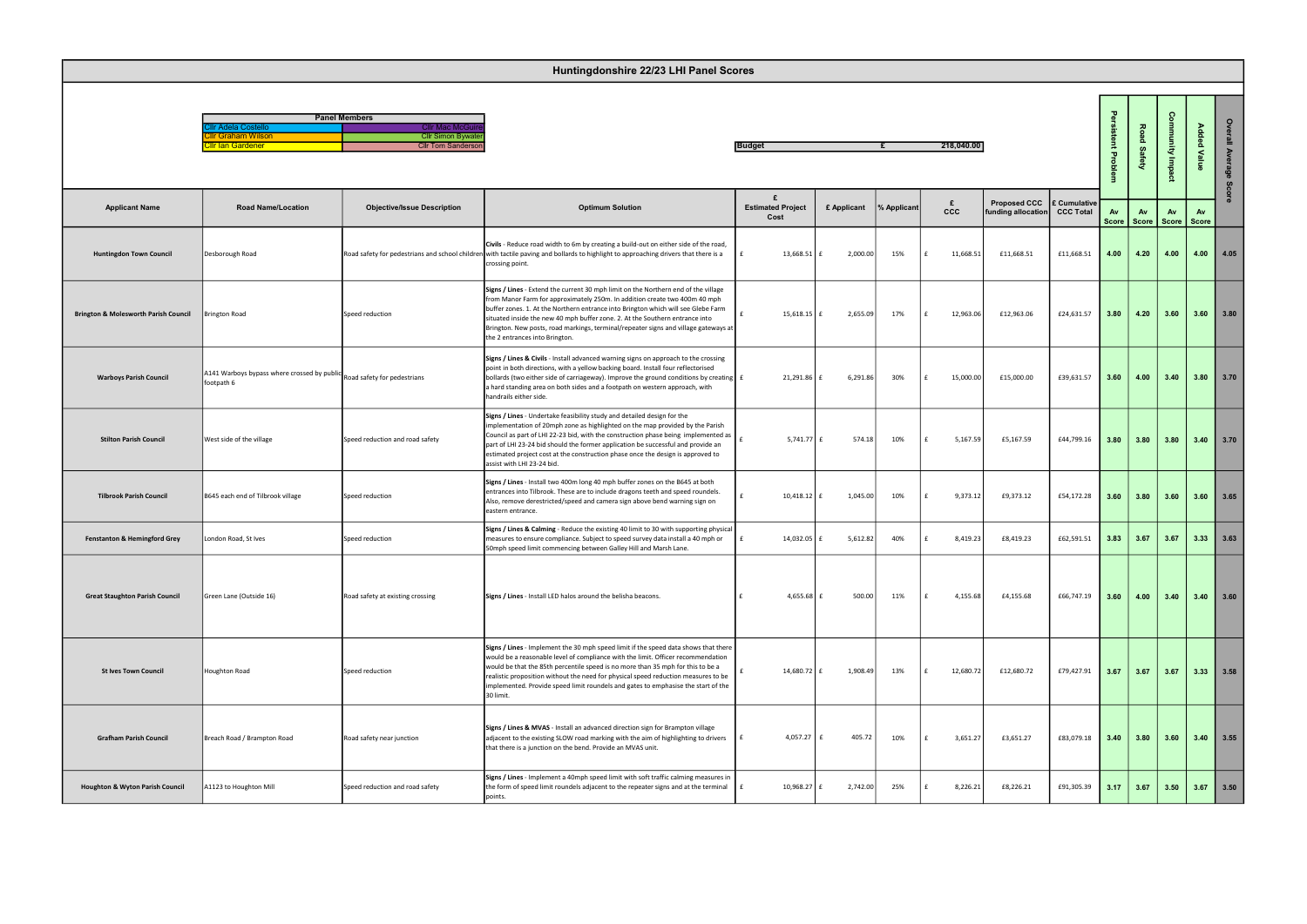| <b>Hilton Parish Council</b>                | Hilton Road / The Ford (Church End)               | Speed reduction                 | Signs / Lines - 30mph speed limit. Officer recommendation would be that the 85th<br>percentile speed is no more than 35mph for a 30 mph speed limit to be<br>implemented without physical measures being provided. The current 85th<br>percentile speeds are generally in the region of 40/41 mph whilst the mean speeds<br>are 33/34 | 4,454.87 £           | 757.00   | 17% | £            | 3,697.54  | £3,697.54  | £95,002.93  | 3.67 | 3.50 | 3.33 |      | $3.33$   $3.46$ |
|---------------------------------------------|---------------------------------------------------|---------------------------------|---------------------------------------------------------------------------------------------------------------------------------------------------------------------------------------------------------------------------------------------------------------------------------------------------------------------------------------|----------------------|----------|-----|--------------|-----------|------------|-------------|------|------|------|------|-----------------|
| <b>Abbots Ripton Parish Council</b>         | <b>Station Road</b>                               | Speed reduction                 | Signs / Lines - install solar powered signs "advisory 20 limit when wig-wag flash" on<br>either approach to the school to replace the existing wig wag unit and school<br>warning sign near the shop and the children warning sign on the opposite approach.                                                                          | 16,259.07 £<br>£     | 1,625.91 | 10% |              | 14,633.16 | £14,633.16 | £109,636.09 | 3.60 | 3.60 | 3.60 | 3.00 | 13.45           |
| <b>Catworth Parish Council</b>              | Church Road / Station Road                        | Pedestrian improvements         | Civils - New footway construction                                                                                                                                                                                                                                                                                                     | 11,099.20            | 1,109.92 | 10% |              | 9,989.28  | £9,989.28  | £119,625.37 | 3.40 | 3.60 | 3.40 | 3.40 | 3.45            |
| <b>Huntingdon Town Council</b>              | Buttsgrove Way / Coneygear Park                   | Pedestrian improvements         | Civils - Installation of a newly footpath linking the existing one adjacent to house<br>number 21.                                                                                                                                                                                                                                    | $9,251.44$ £         | 2,000.00 | 22% |              | 7,251.44  | £7,251.44  | £126,876.81 | 3.40 | 3.40 | 3.40 | 3.60 | 3.45            |
| Somersham Parish Council                    | Village Wide                                      | Speed reduction and road safety | Signs / Lines - Implementation of 20mph speed limit on selected roads within<br>Somersham village. Due to the lack of supporting information, i.e. speed survey, we<br>have been unable to assess speed criteria compliance. No traffic calming measures<br>have been costed for.                                                     | $21,795.84 \mid f$   | 7,000.00 | 32% | f            | 14,795.84 | £14,795.84 | £141,672.65 | 3.50 | 3.67 | 3.33 | 3.17 | 3.42            |
| Alconbury Weston Parish Council             | Vinegar Hill / Buckworth Road / Hammerton<br>Road | Speed reduction                 | Signs / Lines - Creating three 40 mph buffer zones. 1. Vinegar Hill 2. Buckworth<br>Road. 3. Hamerton Road with new posts with terminal / repeater signs on each<br>entrance. Along with Solar powered MVAS unit to be mounted on the<br>decommissioned VAS unit/sign on Vinegar Hill.                                                | 14,965.00 £          | 2,394.40 | 16% |              | 12,570.60 | £12,570.60 | £154,243.25 | 3.20 | 3.80 | 3.40 | 3.20 | 3.40            |
| Keyston & Bythorn Parish Council            | Village Wide                                      | Speed reduction                 | Signs / Lines - Create 350m 40 mph buffer zone on B663 from the Rauds and a 200m<br>40 mph buffer zone on Toll Bar Lane. Install three posts for the Parish MVAS unit, so $\mathbf{f}$ £<br>they can use this as well, to inform road users of the speed limit.                                                                       | 18,826.02 £          | 3,826.02 | 20% | £            | 15,000.00 | £15,000.00 | £169,243.25 | 3.20 | 3.60 | 3.40 | 3.40 | 3.40            |
| <b>Waresley-cum-Tetworth Parish Council</b> | 1040ء                                             | Speed reduction                 | Signs / Lines - Newly warning signs to Diag 545 along with "SLOW" road marking on<br>both approaches to the bend                                                                                                                                                                                                                      | $6,842.14$ f         | 685.00   | 10% | £            | 6,157.14  | £6,157.14  | £175,400.39 | 3.60 | 3.60 | 3.20 | 3.20 | 13.40           |
| <b>Wistow Parish Council</b>                | Mill Road / Bridge Street                         | Speed reduction                 | Signs / Lines - Install a 260m buffer zone on Mill Road and a 275m buffer zone on<br>Bridge Street/Wistow Toll. Provide a Westcotec Mini (SID) Speed indication device.                                                                                                                                                               | 11,928.14 $f$        | 1,192.81 | 10% |              | 10,735.33 | £10,735.33 | £186,135.72 | 3.17 | 3.33 | 3.67 | 3.33 | 13.38           |
| <b>Spaldwick Parish Council</b>             | High Street / Thrapston Road / Stow Road          | Speed reduction                 | Signs / Lines - Install three 40 mph buffer zones. 1) High Street from A14 a vey short<br>buffer of 75m in length. 2) Stow Road 400m in length. 3)Thrapston Road 230m in<br>length. Install new posts terminal/repeater signs on all three entrances.                                                                                 | 13,338.20 $ f $      | 2,667.64 | 20% |              | 10,670.56 | £10,670.56 | £196,806.28 | 3.20 | 3.60 | 3.40 | 3.20 | 3.35            |
| <b>Chesterton Parish Council</b>            | <b>Oundle Road</b>                                | Speed reduction                 | Signs / Lines - Install 4x new village gateways (2x on each approach to the village),<br>with Chesterton village name plate. Install dragon's teeth on both approaches with<br>40mph roundels. Refresh existing lining through the village.                                                                                           | $9,321.99$ £         | 932.20   | 10% |              | 8,389.79  | £8,389.79  | £205,196.07 | 3.40 | 4.00 | 3.00 | 3.00 | 3.35            |
| <b>Godmanchester Parish Council</b>         | Village Wide                                      | Speed reduction                 | Signs / Lines & Calming - Implement a 20 mph speed limit with speed limit roundels<br>and speed reduction measures on those roads where the speeds are currently too<br>high for a 20 limit to be self- enforcing. The cost of physical speed reduction<br>measures has not been included in the cost estimate.                       | $23,124.41$ $E$<br>£ | 8,124.41 | 35% |              | 15,000.00 | £15,000.00 | £220,196.07 | 3.00 | 3.60 | 3.40 | 3.40 | 3.35            |
| <b>Ellington Parish Council</b>             | Grafham Road                                      | Speed reduction                 | Signs / Lines - Create 40 mph buffer zone at Ellington Thorpe.                                                                                                                                                                                                                                                                        | $8,181.35 \mid f$    | 1,500.00 | 18% |              | 6,681.35  | £6,681.35  | £226,877.42 | 3.60 | 3.40 | 3.20 |      | $3.00$ 3.30     |
| Kimbolton & Stonely Parish Council          | Village Wide                                      | Speed reduction                 | Signs / Lines - Install 40 mph buffer zones on 1) B645 Tilbrook Rd, Kimbolton 400m<br>long 2) B645 Main Road Stonely 400m long. 3) B660 Park Lane Stonely 400m long 4) £<br>B660 Catworth Rd, Kimbolton 400m long 5) Stow Road, Kimbolton 275m long.                                                                                  | $13,852.20$ £        | 1,385.22 | 10% |              | 12,466.98 | £12,466.98 | £239,344.40 | 3.40 | 3.40 | 3.20 | 3.20 | 3.30            |
| <b>Elton Parish Council</b>                 | B671 "Overend" Elton                              | Speed reduction                 | Civils & MVAS - The Parish would like to implement traffic calming measures along<br>Wansford Road, in order to reduce vehicle speeds travelling into the village. A<br>priority-working system within the 30 mph speed limit has been proposed. In<br>addition, provision of Mobile Vehicle Activated Signs (MVAS).                  | 17,421.60 £          | 2,500.00 | 14% |              | 14,921.60 | £14,921.60 | £254,266.00 | 3.40 | 3.60 | 3.20 | 2.80 | 3.25            |
| <b>Perry Parish Council</b>                 | B661                                              | Speed reduction                 | Signs / Lines - Install two 40 mph buffer zones on the B661 at both entrances into<br>Perry. Both buffer zones are to be 350m long. Also provide MVAS unit with 4 posts<br>to mount the unit on, in various locations to help inform vehicle users the need to<br>reduce their speed.                                                 | 12,283.76 $E$        | 2,000.00 | 16% | $\mathbf{f}$ | 10,283.76 | £10,283.76 | £264,549.76 | 3.00 | 3.60 | 3.20 | 3.20 | 3.25            |
| <b>Sawtry Parish Council</b>                | The Old Great North Road                          | Speed reduction                 | Signs / Lines - Implement a 40 mph speed limit from a point in advance of the<br>entrance to the cemetery to a point in advice of the access to Wilsons Metals. Install E<br>speed limit roundels at the terminal points and at the repeater signs.                                                                                   | $9,586.64 \mid f$    | 958.66   | 10% | £            | 8,627.98  | £8,627.98  | £273,177.74 | 3.20 | 3.40 | 3.20 |      | $3.20$ 3.25     |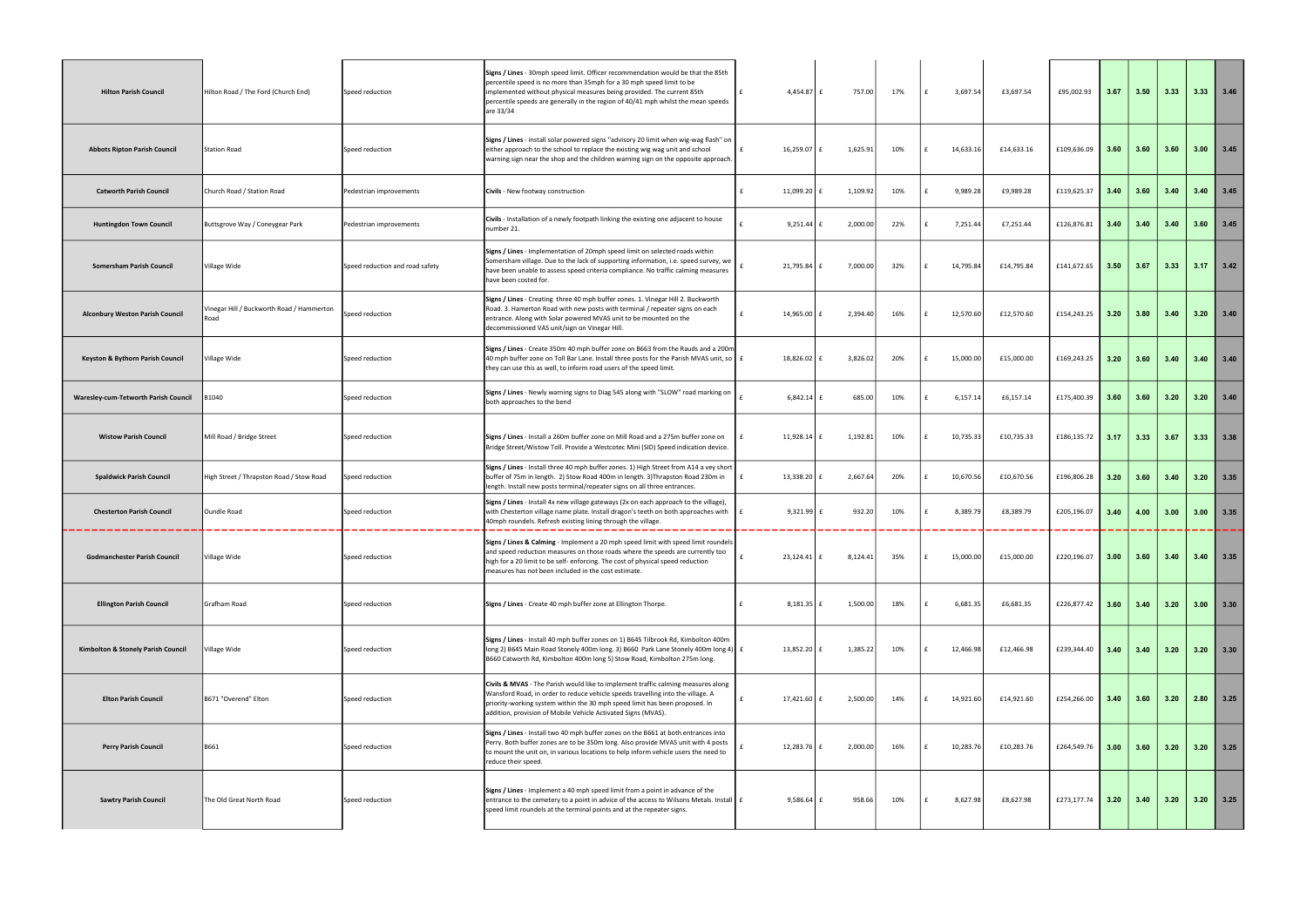| <b>Old Hurst Parish Council</b>                            | The Lane / St Ives Road                                                | Pedestrian improvements         | Civils - Build a 30m stretch of footway at a width of 1.5m to connect the two existing<br>footways up. An edge line is to be installed along the carriageway at point of new<br>footway connection and extending for 20m further west.                                                                                                                                                                                            | 20,328.37 £                   | 5,328.37       | 26% | $\mathbf{f}$ | 15,000.00<br>£15,000.00 | £288,177.74 | $\vert$ 3.00 | 3.17 | 3.33 | $3.33$ 3.21   |                                                   |
|------------------------------------------------------------|------------------------------------------------------------------------|---------------------------------|-----------------------------------------------------------------------------------------------------------------------------------------------------------------------------------------------------------------------------------------------------------------------------------------------------------------------------------------------------------------------------------------------------------------------------------|-------------------------------|----------------|-----|--------------|-------------------------|-------------|--------------|------|------|---------------|---------------------------------------------------|
| <b>Huntingdon Town Council</b>                             | Sallowbush Road / Beech Close                                          | Parking improvements            | Signs / Lines - Install double yellow lines around the junction.                                                                                                                                                                                                                                                                                                                                                                  | $2,992.92$ £<br>l £           | 867.95         | 29% | $\mathbf{f}$ | 2,124.97<br>£2,124.97   | £290,302.71 | 3.00         | 3.20 | 3.20 | 3.40          | 3.20                                              |
| <b>Woodhurst Parish Council</b>                            | West End and South Street                                              | Speed reduction                 | Signs / Lines - Implementation of 20mph speed limit indicated by terminal signs and<br>repeater signs along South Street, Woodhurst. Additional affected roads will be:<br>The Paddocks; Fullards Close. Supply and installation of the traffic signs only have<br>been costed. No allowance has been made for additional traffic calming measures<br>should the speed criteria be not met.                                       | 10,575.84                     | 1,586.38       | 15% | £            | £8,575.84<br>8,575.84   | £298,878.55 | 3.17         | 3.17 | 3.33 | 2.83          | 13.13                                             |
| <b>Barham &amp; Woolley Parish Council</b>                 | Woolley Road                                                           | Speed reduction                 | Signs / Lines - Creating three 40 mph buffer zones. 1. Belton's Hill 2. Woolley Road.<br>3. Barham Road with new posts as well as terminal/repeater signs and village<br>gateways at each entrance. Along with the one Solar powered MVAS unit.                                                                                                                                                                                   | 24,055.55                     | 9,055.55       | 38% |              | £15,000.00<br>15,000.00 | £313,878.55 | 3.00         | 3.20 | 3.20 | 3.00          | 13.10                                             |
| <b>Little Paxton Parish Council</b>                        | Chestnut Walk / Little Paxton Lane                                     | Pedestrian improvements         | Civils - Install dropped kerbs both sides, tidy up existing footway link on northern<br>side, install tactile paving and a street light on the southern side.                                                                                                                                                                                                                                                                     | 15,150.73 £                   | 1,515.07       | 10% |              | 13,635.66<br>£13,635.66 | £327,514.21 | 3.17         | 3.17 | 3.17 | 2.83          | 3.08                                              |
| <b>Great Gransden Parish Council</b>                       | Village Wide                                                           | Speed reduction                 | Signs / Lines - Implementation of 20mph speed limit from existing 30 mph speed<br>limit across various roads within Gransden. The affected roads will be as follows;<br>Crow Tree Street, Church Street, Mill Road, Sand Road, East Street, Caxton Road and<br>Fox Street                                                                                                                                                         | 15,855.84                     | 2,000.00       | 13% |              | £13,855.84<br>13,855.84 | £341,370.05 | 3.17         | 3.17 | 2.83 | 2.83          | 13.00                                             |
| <b>Pidley-cum-Fenton Parish Council</b>                    | B1040 / B1089                                                          | Speed reduction                 | Signs / Lines - Install two 400m 40mph buffer zones 1) Pidley Sheep Lane on<br>approach to the B1040 / B1089 junction. 2) Warboys Rd / B1040 on approach to<br>priority give way feature. Installation of new posts for terminal & repeater signs<br>along with dragons teeth and speed roundels at both locations.                                                                                                               | 9,580.21                      | 958.02         | 10% |              | 8,622.19<br>£8,622.19   | £349,992.24 | 2.83         | 3.33 | 3.17 | 2.67          | 3.00                                              |
| Holywell-cum-Needingworth Parish Council   Bluntisham Road |                                                                        | Speed reduction                 | Signs / Lines - 40 mph speed limit and newly village gateways along Bluntisham<br>Road. 30mph speed limit signs at Turnpike close junction with Bluntisham Road for<br>the built housing development. Provision of warning sign highlighting informal<br>pedestrian crossing along Bluntisham Road.                                                                                                                               | 14,425.84                     | 3,350.00       | 23% |              | £11,075.84<br>11,075.84 | £361,068.08 | 2.83         | 3.33 | 2.83 | 2.83          | 12.96                                             |
| <b>Ramsey Parish Council</b>                               | Stocking Fen Road / Great Whyte                                        | Road safety improvements        | Civils - Remove the existing mini-roundabout and replace with a give-way on<br>Stocking Fen Road. Existing illuminated signs would need to be removed and<br>disconnected. Existing street lighting column would need to be repositioned. The<br>give-way sign would require illumination. To remove the lining of the mini-<br>roundabout, Hydro-Blasting will be used.                                                          | 36,531.91                     | 21,531.91<br>f | 59% | £            | 15,000.00<br>£15,000.00 | £376,068.08 | 3.00         | 2.40 | 2.60 | 2.20          | $\begin{array}{ c c }\n\hline\n2.55\n\end{array}$ |
| <b>Brampton Parish Council</b>                             | Manor Close / High Street                                              | Parking improvements            | Signs / Lines - Provision of double yellow lines. Full extents to be determined at<br>detailed design stage.                                                                                                                                                                                                                                                                                                                      | $6,356.00$ £                  | 635.60         | 10% |              | £5,720.40<br>5,720.40   | £381,788.48 | 2.67         | 2.50 | 2.50 | 2.50          | $\begin{array}{ c c }\n\hline\n2.54\n\end{array}$ |
| <b>St Neots Town Council</b>                               | Great North Road Between Nelson Road &<br>Little End Road              | Pedestrian / cycle improvements | Civils - Provision of suitable linear drainage as well as footway resurfacing to provide<br>a good finish across the footway. The new linear drainage to replace existing dished $\mid$ £<br>channel kerb drainage.                                                                                                                                                                                                               | 25,399.20 £                   | 10,399.20      | 41% | Ι£           | £15,000.00<br>15,000.00 | £396,788.48 | 2.33         | 2.33 | 2.17 | 2.50          | $\begin{array}{ c c }\n\hline\n2.33\n\end{array}$ |
| <b>Hail Weston Parish Council</b>                          | B645 Cycle Path from Hail Weston to the A1<br>over bridge at Crosshall | Pedestrian / cycle improvements | Signs / Lines - Install solar studs along entire length of cycle path from bridge of A1<br>to junction with Kimbolton Road and High Street                                                                                                                                                                                                                                                                                        | $\mathbf{f}$<br>$23,501.52$ £ | 8,501.52       | 36% | £            | £15,000.00<br>15,000.00 | £411,788.48 | 2.40         | 2.60 | 2.20 | 1.80          |                                                   |
| <b>Great Paxton Parish Council</b>                         | Church Lane / High Street                                              | Pedestrian improvements         | Civils - Repair 70m of existing footway, siding out existing verge, adding a new kerb<br>line and cutting back hedgerows. Re-instatement existing edge line.                                                                                                                                                                                                                                                                      | 30,888.84                     | 15,888.84      | 51% |              | 15,000.00<br>£15,000.00 | £426,788.48 | 2.00         | 2.17 | 2.00 | 1.67          | 1.96                                              |
| <b>St Neots Town Council</b>                               | Primary Schools located in St Neots                                    | School safety                   | Signs / Lines - Priory Junior School: 2no. proposed along Longsands Road. The<br>Round House Primary: 2no. proposed signs where deemed appropriate. Samuel<br>Pepys School: 1no. proposed sign along Pepys Road<br>Overall a minimum of 19 new signs to be installed as part of the scheme.<br>NB: Wintringham Primary Academy - Highways adoption is yet to take place.<br>Therefore, no works can be undertaken in the interim. | 68,359.64 £                   | 53,359.64      | 78% |              | £15,000.00<br>15,000.00 | £441,788.48 | 1.83         | 2.00 | 1.83 | $1.83$   1.88 |                                                   |
| <b>St Neots Town Council</b>                               | Market Square                                                          | Parking improvements            | Civils - Existing oak posts to be relocated behind the kerb line. Town Council have<br>been requested to amend their application to remove the bus stop element.                                                                                                                                                                                                                                                                  | 4,942.48 £                    | 1,235.62       | 25% | Ι£           | 3,706.86<br>£3,706.86   | £445,495.34 | 1.83         | 1.67 | 2.00 |               | $1.83$   1.83                                     |